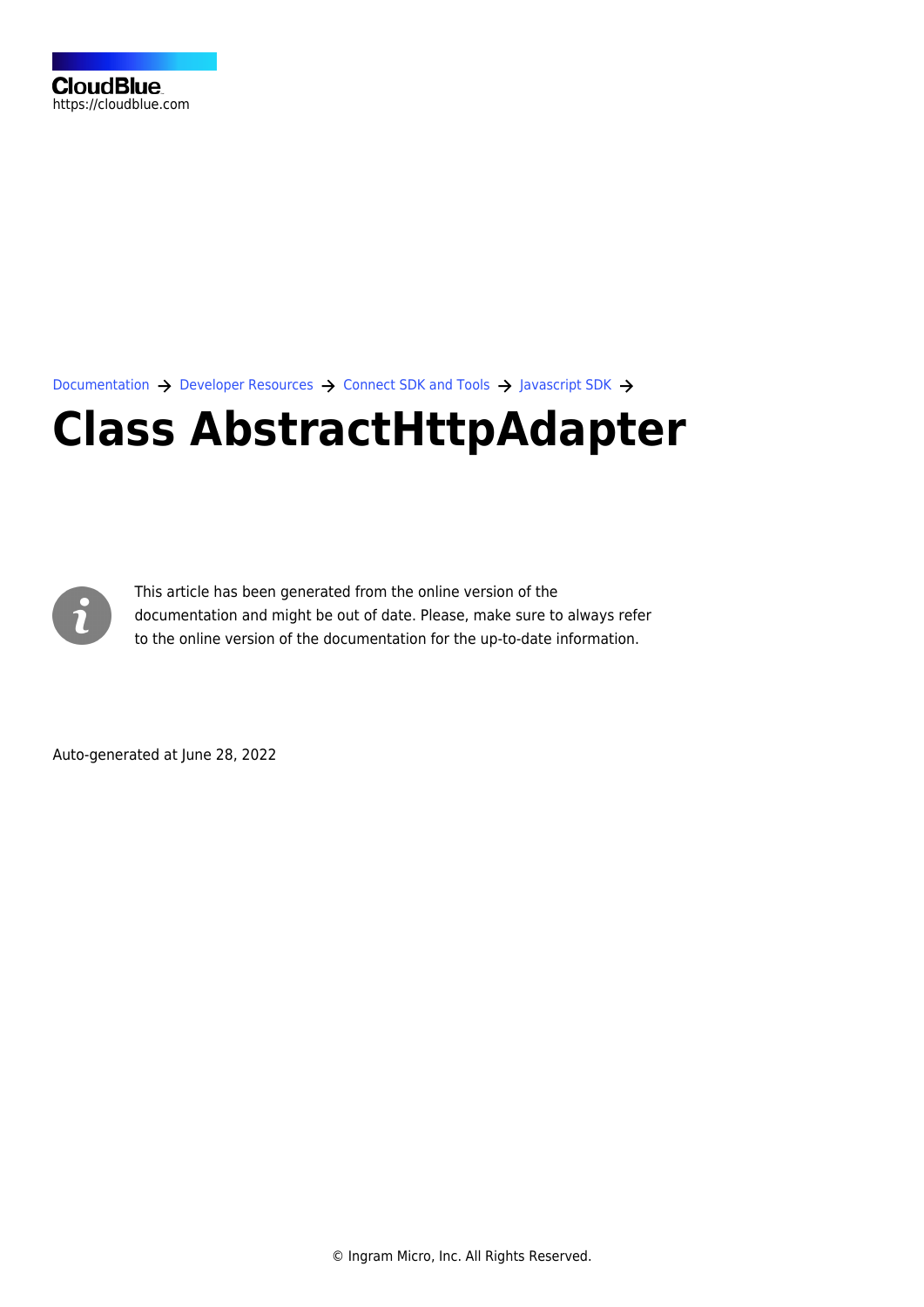

### **Classes**

#### [AbstractHttpAdapter](#page-1-0)

The AbstractHttpAdapter class allow a CloudBlue Connect SDK consumer to wrap a preferred http client library and adapt requests and responses to in order to work with this SDK.

[DefaultHttpAdapter](#page-2-0) ⇐ [AbstractHttpAdapter](#page-1-0)

The DefaultHttpAdapter is the default adapter used in the CloudBlue Connect Javascript SDK based on the node-fetch http client library.

# <span id="page-1-0"></span>**AbstractHttpAdapter**

The AbstractHttpAdapter class allow a CloudBlue Connect SDK consumer to wrap a preferred http client library and adapt requests and responses to in order to work with this SDK.

**Kind**: global class **Category**: Base

- [AbstractHttpAdapter](#page-1-0)
	- [new AbstractHttpAdapter\(fetch\)](#page-1-1)
	- [.beforeRequest](#page-2-1) ⇒ Array

#### <span id="page-1-1"></span>**new AbstractHttpAdapter(fetch)**

Create a subclass of AbstractHttpAdapter

**Param Type Type Description** fetch function the fetch function used to make the actual http call.

#### **abstractHttpAdapter.beforeRequest ⇒ Array**

Get or set a list of beforeRequest hook functions.